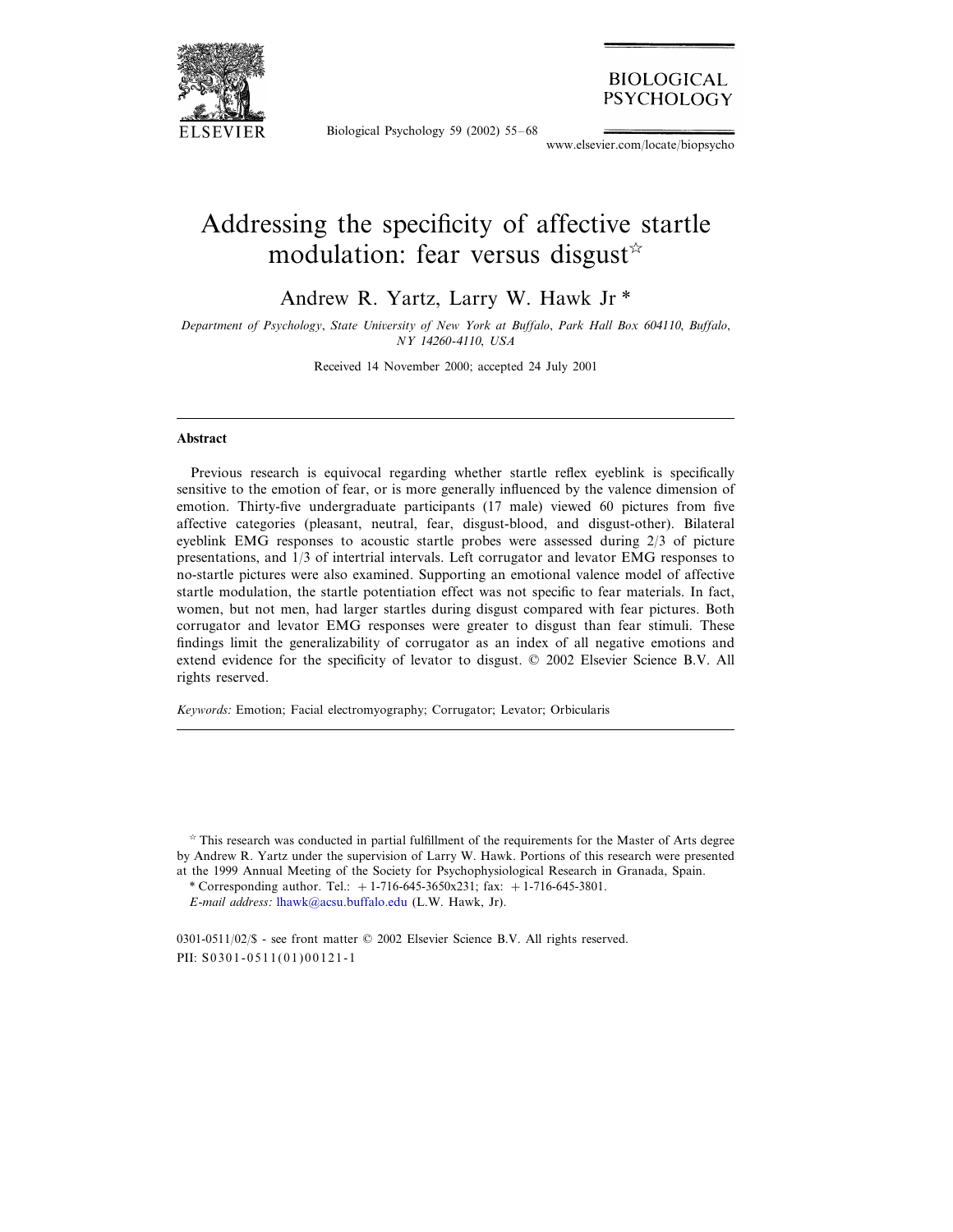## **1. Introduction**

The magnitude of the eyeblink startle response is robustly augmented during aversive compared with pleasant emotional states (e.g. Vrana et al., 1988; see reviews by Bradley et al., 1999; Filion et al., 1998). This valence modulation of the startle reflex has been interpreted within a broader model of emotion, which conceptualizes emotion in terms of two independent dimensions: arousal and valence (e.g. Lang et al., 1990). Within this framework, startle is considered a protective response that is augmented during all negatively valent emotions. Indeed, early studies addressing the specificity of affective startle modulation demonstrated that startle was equally potentiated during fear and anger imagery (Cook et al., 1991; Hawk et al., 1992).

However, recent data on startle potentiation during fear and disgust support a model in which fear plays a dominant role. In a pair of studies (Balaban and Taussig, 1994), young adult participants were paid to view pleasant, neutral, fear-eliciting, and disgusting pictures. In both studies, startles were potentiated during fear stimuli, compared with disgust stimuli, even though disgust pictures were rated as equally arousing and more unpleasant than fear pictures. The authors tentatively concluded that it is predominantly fear, rather than the broader dimension of valence, that affects startle magnitude.

Subsequent work with affective pictures supports this interpretation. Preliminary reports of several studies suggest that startle is most clearly potentiated during fear/threat pictures (i.e. attacking animals and people), relative to other aversive picture categories (e.g. pollution, disgusting objects, injuries, and mutilated bodies; Bradley et al., 1999). Similarly, in a recent study (Hamm et al., 1997), low-fear women exhibited potentiated startle to threat-relevant materials but not mutilation slides, the latter of which were rated as more disgusting than fear-eliciting. Importantly, the high degree of emotional blending between fear and disgust among blood-injury fearful women precluded a more precise analysis of startle modulation in that group, bolstering Cook et al. (1991) suggestion that work on the specificity of startle might best be conducted among non-fearful or unselected samples.

Thus, the specificity of emotional startle modulation is unclear. Although startle is frequently considered a measure of general affective valence (e.g. Vrana et al., 1988; Lang et al., 1990), findings of fear-specific potentiation (Balaban and Taussig, 1994; Bradley et al., 1999) call this interpretation into question. For both theoretical (i.e. the relationship between emotion and startle) and practical reasons (e.g. stimulus selection and potential clinical utility), it is important to further address the specificity issue.

Disgust is a particularly interesting comparison emotion for evaluating valence versus fear-specific models. Disgust and fear have much in common. Both are negatively-valenced, highly-arousing, withdrawal-related emotions (for reviews, see Davidson et al., 2000; Lang et al., 1990, 1997; Woody and Teachman, 2000). Moreover, disgust is increasingly implicated in the anxiety disorders, particularly specific phobias and obsessive-compulsive disorder (Hamm et al., 1997; Woody and Teachman, 2000). In contrast, fear and disgust may differ in their neurobiology,